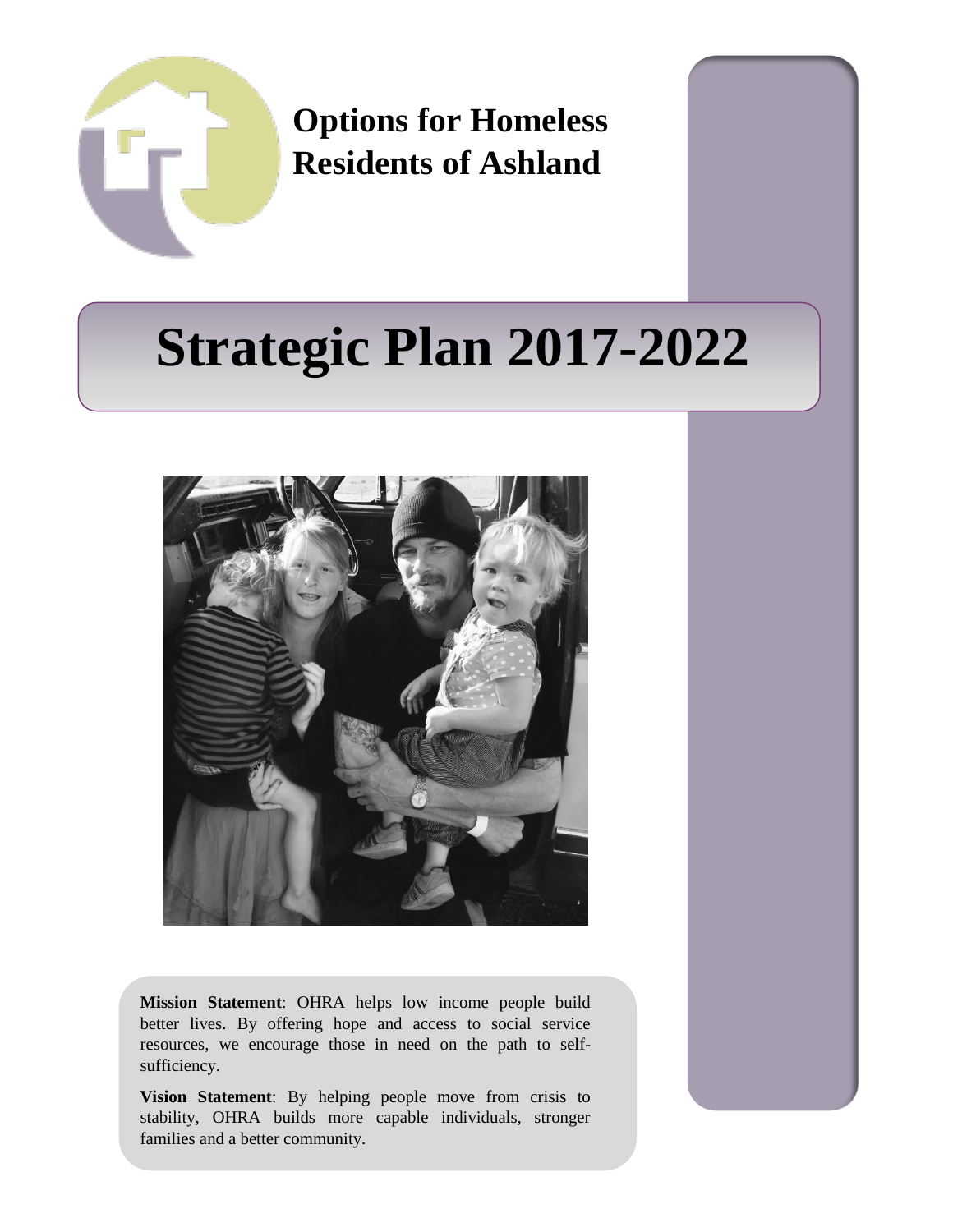# **Options for Homeless Residents of Ashland**

#### **ABOUT US**



Options for Homeless Residents of Ashland (OHRA) was formed in June, 2012 to focus on residents who were

homeless or had been pushed to the verge of homelessness. In February, 2014 OHRA opened the Ashland Community Resource Center (ACRC) in partnership with ACCESS using a \$100,000 grant from the City of Ashland. Since then, ACRC has become a key resource for people experiencing long term poverty or immediate financial need.

**Who We Serve**: Poverty has as many faces as the people who experience it. While many of ACRC's guests are homeless, 43% of the people who sought our assistance in 2016 were housed but facing serious economic stressors.

**What We Do**: For people who are unhoused and/or who have substantial barriers to a good quality of life, we work with partner agencies including the St. Vincent de Paul Society, the Jackson County Fuel Committee and local faith communities to provide access to necessities of life.

For individuals who are economically stressed but have more stable situations, we provide help finding employment, housing and other resources. In all cases, we provide ongoing follow-up and case management.

While these services are critical, the needs of Ashland's lowincome population far exceed the combined capacity of all the organizations that seek to help them. The depth and breadth of need makes it critical that OHRA expand its services and become more effective.

#### **OHRA 2017 - WHERE WE ARE NOW**



During its first four years, OHRA grew from an all-volunteer start-up to an organization with a center open five days

per week with two part-time employees. However, limited resources mean that many key functions have continued to be

#### **OHRA's Values**

**Safety**: We seek to ensure that people feel and are safe from physical, psychological or emotional harm.

**Confidentiality**: We treat all private communications and written records as confidential.

**Respect**: We treat all people including our guests; staff; volunteers; community partners; neighbors; and members of the public with respect and courtesy.

**Integrity**: We always operate with integrity, recognizing that our donors entrust us with their contributions; and those we help entrust us with their wellbeing.

**A Positive Attitude**: We are constructive and encouraging, saying "yes" to requests whenever possible, practical and ethical.

**Compassion**: We always take an attitude of compassion for those with whom we interact including guests, staff, volunteers, our neighbors, our partners and members of the broader community we serve.

performed by volunteers. All concerned recognize that OHRA's capabilities and capacities need to grow. To that end, OHRA obtained support from the Ford Family Foundation for a year-long strategic planning process with the aim of ensuring OHRA's long-term, sustainability and capacity to serve low-income residents of Ashland and Talent.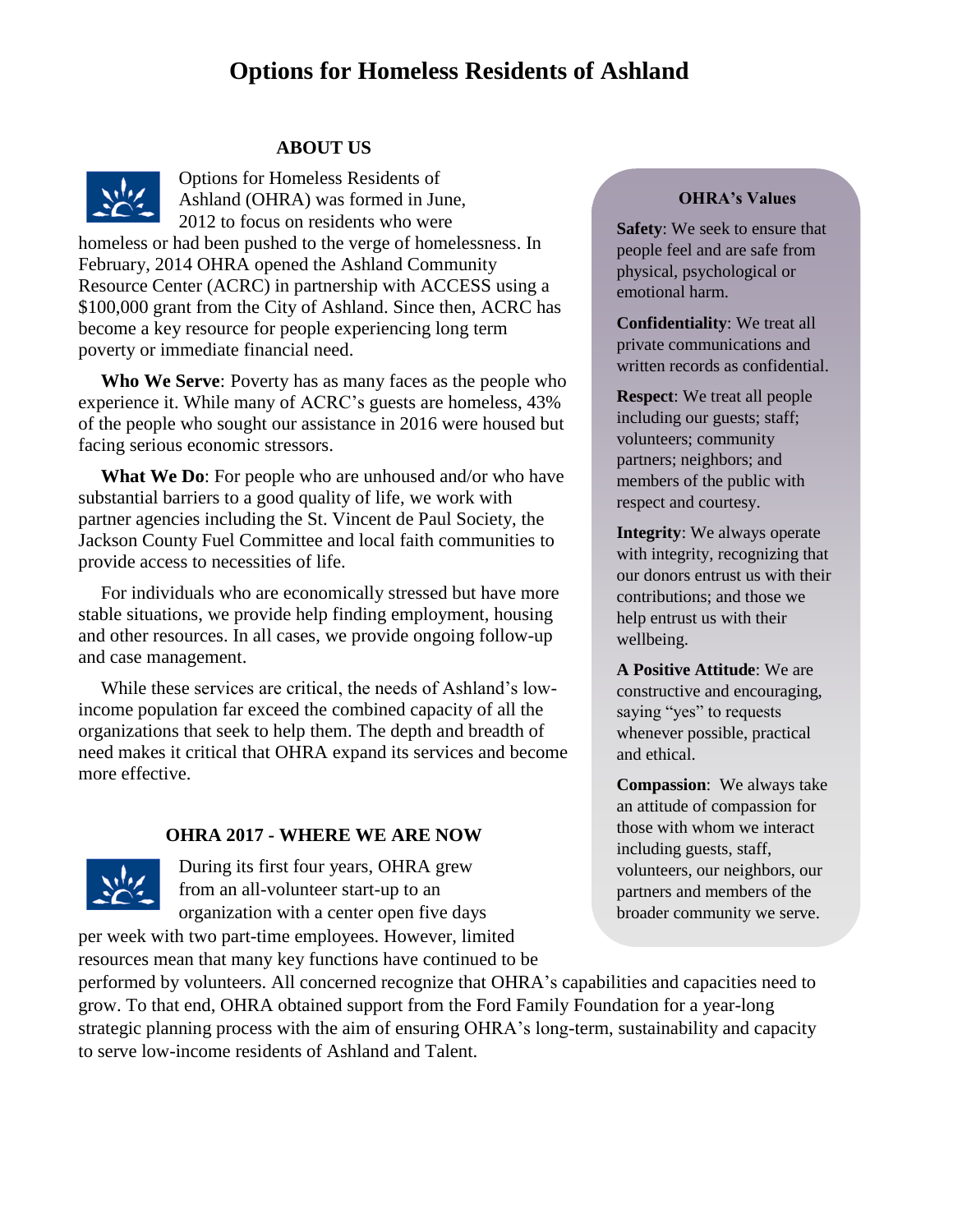### **OHRA STRATEGIC PLAN 2017-2022**



**FIVE-YEAR VISION:** Within the next five years, we see OHRA taking an expanded role in the Ashland community; striving to serve the needs of all people who come to us whether they are homeless, housed but under chronic economic

stress, or experiencing a serious but temporary economic challenge.

We aim to operate an expansive center providing a "one-stop shop" where people can be connected to services with a focus on ensuring that people have "Housing First."

The ACRC will be unique in the fact that its guests will recognize their vested interest in its success.

The entire organization, including the ACRC, will be fully staffed by well-trained professional staff and a dedicated corps of volunteers.

It will be led by a diverse board of directors that vigorously pursues OHRA's mission while representing the Ashland community's many interests and points of view.

The board and other supporters will develop a multi-faceted fund development program that reliably delivers sufficient revenue to sustain OHRA, the ACRC, and all of its programs.



**STRATEGIC DIRECTIONS:** To reach this longrange vision, the board identified four **Strategic Directions** to OHRA's development over the next

# **Facts About Ashland Poverty in Ashland**

- 18.7% of Ashland residents (3,901 people) live in poverty\* .
- The 2014 median rent was  $$926/mo.$ \*\*
- Ashland's rental vacancy rate hovers around  $1\%$ <sup>\*\*</sup>.
- Ashland's cost of living is about 130% the national average°.
- In 2015 about 100 households per month received 72-hour electricity shut-off notices°°.

\*US Census Quick Facts 2015 \*\*So. Oregon Rental Owners Assn. °AreaVibes.com °°City of Ashland Utilities Dept.

five years.

| <b>Direction I</b> :  | Enhance our Ability to Help People Improve Their Life Situations                                     |  |  |  |  |
|-----------------------|------------------------------------------------------------------------------------------------------|--|--|--|--|
| <b>Direction II</b> : | <b>Foster Interagency Collaboration</b>                                                              |  |  |  |  |
| <b>Direction III:</b> | Increase Community Awareness and Response to Issues Involving Poverty and the<br><b>Working Poor</b> |  |  |  |  |
| <b>Direction IV:</b>  | Build OHRA's Organizational Infrastructure                                                           |  |  |  |  |

The relationship among these four mutually reinforcing directions is represented in this pyramid. At its base, we are building a modern, professional organization. In the middle is work to support the entire community web of services designed to help people in poverty improve their life situations and at the top are the services OHRA's programs deliver to help people.

|                                                   |  | <b>OHRA's Strategic Directions 2017-22</b> | <b>Enhance our Ability to Help People</b>                                             |  |  |  |  |
|---------------------------------------------------|--|--------------------------------------------|---------------------------------------------------------------------------------------|--|--|--|--|
| <b>Foster Interagency Collaboration</b>           |  |                                            | <b>Improve Life Situations</b><br><b>Increase Community Awareness</b><br>and Response |  |  |  |  |
| <b>Build OHRA's Organizational Infrastructure</b> |  |                                            |                                                                                       |  |  |  |  |